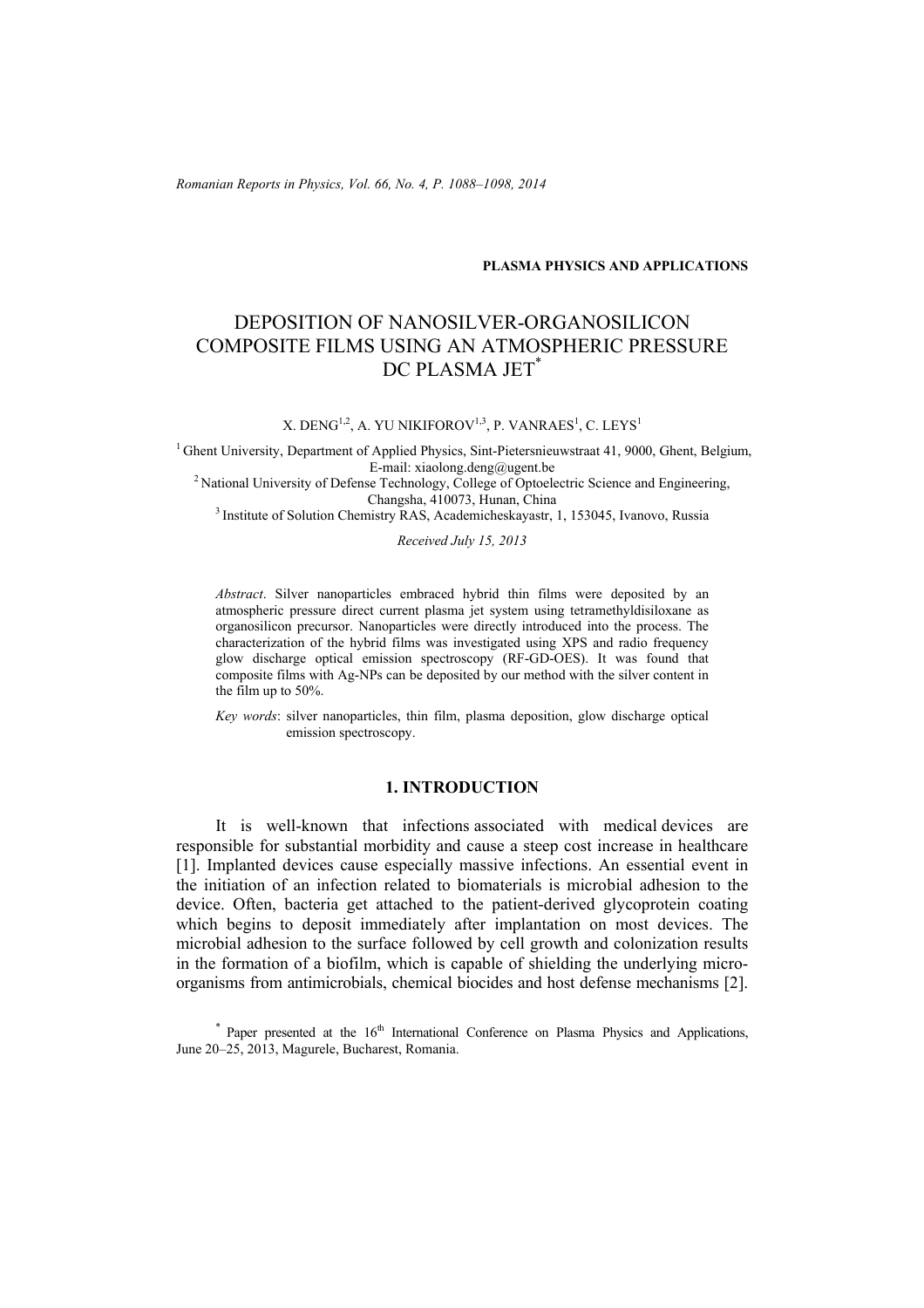Therefore, biofilm prevention attracts substantial interest. The development of antiadhesive or anti-microbial materials is highly valuable for biomedical applications.

As a broad-spectrum antimicrobial agent, silver is increasingly used in medical products. The release of silver ions is believed to be one of the reasons for its antibacterial properties [3]. It was proposed that ionic silver strongly interacts with thiol groups of enzymes, causing structural changes that lead to disruption of metabolic processes, followed by cell death. Due to the large surface-to-volume ratio, silver nanoparticles (Ag-NPs) release increased  $Ag<sup>+</sup>$  when compared to bulk silver surface.

Polymers or thin films embodying Ag-NPs, which have attracted substantial effort, may represent a feasible way to control the rate of silver release and provide long lasting antimicrobial properties. Various methods have been investigated to fabricate the hybrid surfaces. In general, the strategies of the methods can be classified into two major groups according to the mechanism of the generation.

The first group of strategies implants or grafts the Ag-NPs on the topmost surface of substrates by immersing them into a silver solution or Ag-NP dispersion [4–7]. To enhance the efficiency of incorporation, certain techniques, such as UV radiation and plasma treatment, are introduced to the process. N. K. Vu *et al.* have deposited three different size Ag-NPs onto polyamide 6,6 (PA) fabric pre-treated using air dielectric barrier discharge (DBD) plasma [4]. The DBD treatment on PA induced a threefold increase in Ag adsorption. L. Zhao *et al.* reported the fabrication of Ti implants incorporated with Ag-NPs [5]. The Ag-NPs shows tightly adhesion to the wall of titanium nanotubes prepared by immersion in a silver nitrate solution followed by UV light radiation. Although various sizes of Ag-NPs were implanted using proper silver solutions and dispersions, the substrates typically contained less than 2% of silver which limited the antibacterial period.

The second group of strategies implements the deposition of Ag-NP embodying hybrid thin films on substrates. The hybrid films have been deposited using various techniques, such as plasma-enhanced chemical vapor deposition (PE-CVD) [2, 3, 8-10], plasma spraying deposition [11] and casting or spin coating [12]. C. Saulou *et al.* synthesized nanosilver-organosilicon composite films by combining the plasma deposition and sputtering process in a vacuum chamber [2]. The silver content, various from few percent to 32.5%, was controlled by discharge parameters, such as discharge power, bias voltage and partial pressure of the precursor. The films exhibited anti-adhesive potentialities toward the model yeast Saccharomyces cerevisiae.

In this work, silver nanoparticles embraced hybrid thin films have been deposited by an atmospheric pressure direct current plasma jet system using tetramethyldisiloxane (TMDSO) as organosilicon precursor. Silver nanoparticles were introduced to the deposition process by a direct nanoparticles feeding system. The hybrid films were characterized using X-ray photoelectron spectroscopy (XPS) and radio frequency glow discharge optical emission spectroscopy (RF-GD-OES).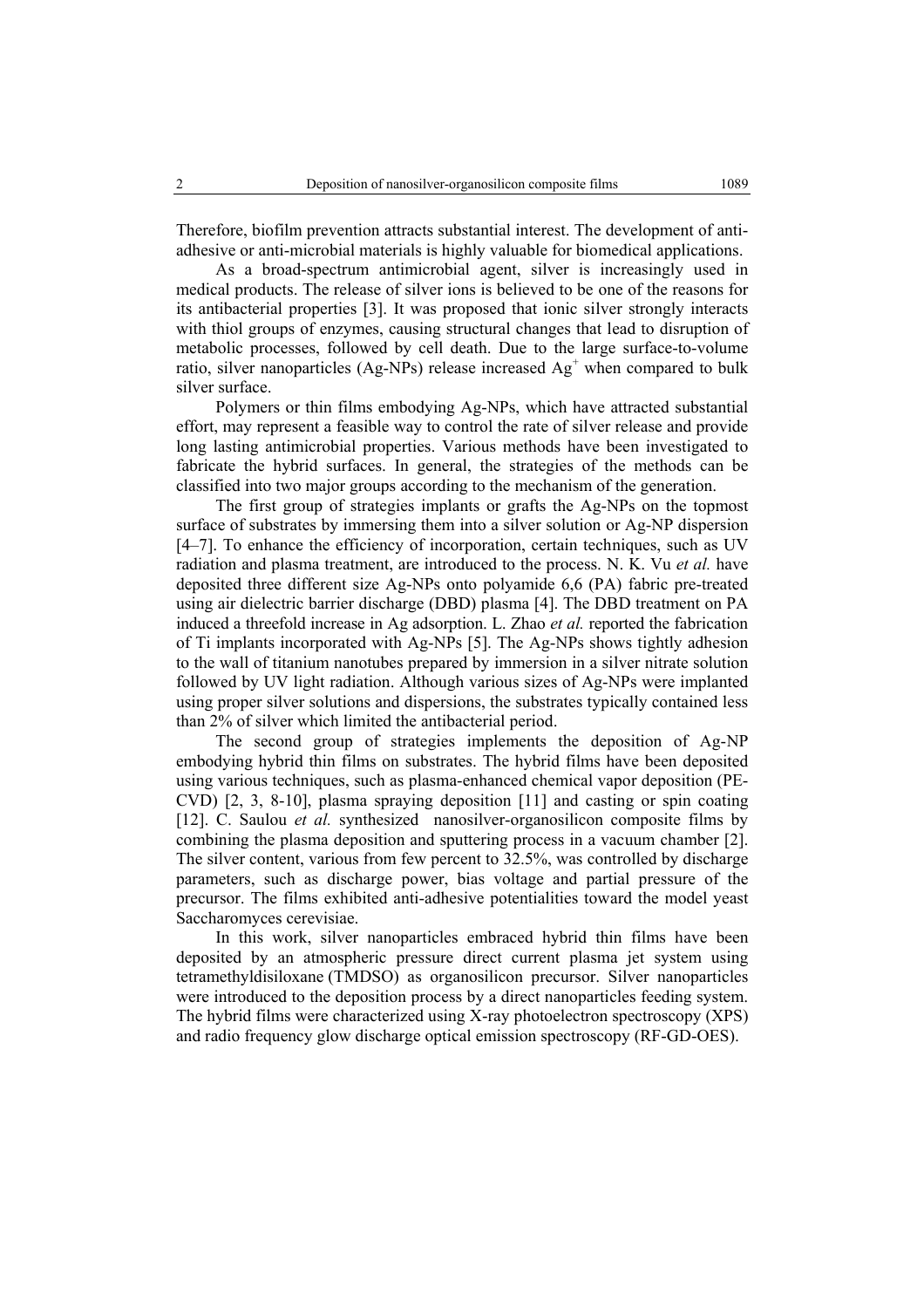## **2. EXPERIMENTAL SECTION**

Figure 1 shows the schematic of the plasma deposition system which is similar to our system described in [13]. An atmospheric pressure DC plasma jet, which consists of a pin-to-mesh electrode in a quartz tube, is used as the plasma source. The pin cathode, which is manufactured from a 2 mm tungsten rod with a conically sharpened tip, is connected to the negative polarity of a direct current high voltage power supply (Technix SR, France) through a ballast resistor. The mesh, 10 mm away from the pin, is placed at the outlet of the tube as it was done in [13].

The Si wafer substrate of 7 mm  $\times$  7 mm size is placed 10 mm away from the nozzle of the jet in order to avoid overheating due to plasma and still have high flux of active species on the surface of substrate. Nitrogen is the working gas for the plasma jet. By passing nitrogen through a bubble system, the organosilicon precursor TMDSO is vaporized. In order to prevent possible formation of microparticles in the gas phase, the diluting gas for the precursor is limited to 5 sccm (standard cubic centimeter per minute). Oxygen at a flow rate of 100 sccm is added to promote the conversion of the monomer. Ag-NPs (100 nm, Sigma-Aldrich, Belgium) are provided by a designed container and introduced into the process by the passing nitrogen. Gases from the 4 channels run into a cylindrical mixer and flow to the plasma jet. The total gas flow of the jet is maintained at 7000 sccm. The plasma is sustained at a discharge power of 22.5W. According to our previous results [13], the deposition rate of the thin films is 352 nm/min. each samples is prepared with 2 minutes of plasma exposure time. The deposition is carried out at various flow rate of the feed gas through the Ag-NPs container.



Fig. 1 – Schema of the experimental set-up for the plasma deposition process.

X-ray photoelectron spectroscopy (XPS) for surface characterization of deposited films are performed on a Versaprobe II system (Physical Electronics (PHI), USA) equipped with a monochromatic Al K $\alpha$  X-ray source (*h*y = 1486.6) eV). The power of this source is set to 23.3 W. The pressure in the analyzing chamber is maintained below  $10^{-7}$  Pa during analysis and the diameter of the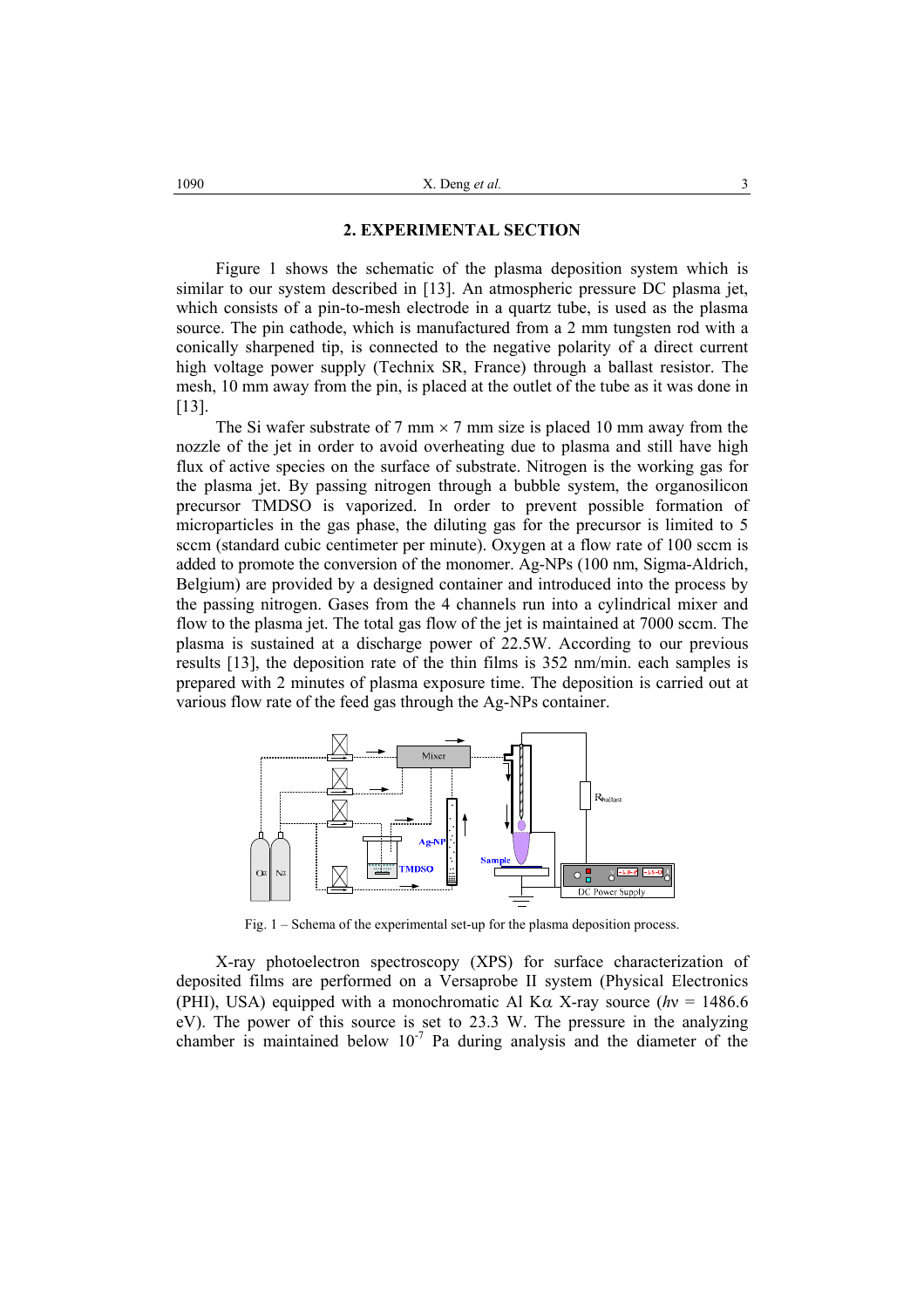analyzed area is 100  $\mu$ m. Survey (0–1100 eV) are recorded at a pass energy of 117.4 eV. XPS analyses are performed with a take-off angle of 45° relatively to the sample surface. The value of 285 eV of the hydrocarbon C1s core level is used as a calibration of the energy scale.



Fig. 2 – Schematic diagram of the experimental set-up for RF-GD-OES.

Glow discharge optical emission spectroscopy (GD-OES) for the analysis of quantification and depth profile is performed on a Grimm-type glow discharge source with a radio frequency (RF) power supply (Advanced Energy Cesar, USA). The scheme of the GD-OES setup is shown in Fig. 2. Argon is used as working gas. After introducing a sample to the sample stage, the chamber is pumped to  $10^{-3}$ mbar and then flushed by argon for 3 min to eliminate the background gases. The plasma is generated in 2 mbar argon atmosphere at a power of 40W. The emission spectra are collected by a spectrometer (Ocean Optics S2000, USA) with a resolution of 0.2 nm.

#### **3. RESULTS AND DISCUSSION**

## 3.1. XPS MEASUREMENTS

As known, plasma film deposition starts with chain breaking and dissociation of monomer molecules of the precursor and thereby creating radicals. These radicals recombine with each other, form cross-linking structures and finally are deposited on the substrate. In the present study we, used a mixture of TMDSO with  $O_2$  resulting in the composition of the film close to inorganic  $SiO_2$ . In our previous work, it was shown by XPS and FTIR measurements that deposited films without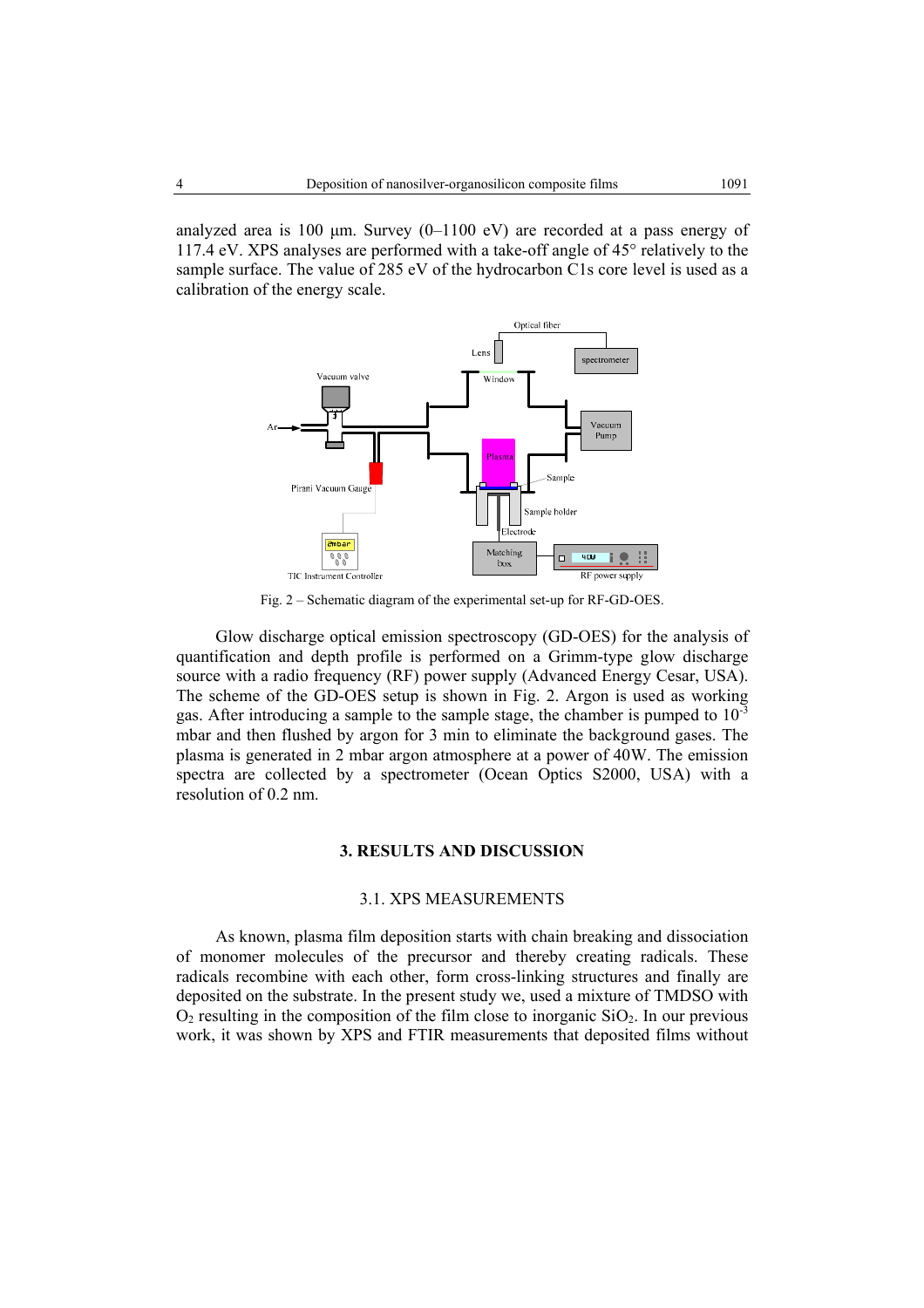Ag-NPs consists of  $\leq 55\%$  of O at an O<sub>2</sub> flow rate of 100 sccm. High resolution XPS spectra shown that the films consist of  $(CH_3)_x$ SiO<sub>*y*</sub> ( $x = 1,2$ ) groups (up to 25%), CH<sub>3</sub>SiO<sub>3</sub> groups of low concentration of  $11\%$  and a high amount of SiO<sub>4</sub> groups  $(< 64\%)$ . The deposition rate can be controlled by the oxygen content in the feed gas and can be varied from 172 nm/min (no  $O_2$ ) up to 450 nm/min (100 sccm  $O<sub>2</sub>$ ) due to effective monomer decomposition by the plasma. In agreement with our previous research, the amount of  $O_2$  has been fixed at 100 sccm in order to achieve the highest deposition rate, but still to suppress possible nucleation in the gas phase. In previous experiments we observed formation of white micro-particles on the surface of the deposited film at an  $O_2$  concentration in the feed gas higher than 100 sccm.

In the present work we have focused on the possibility of one step dry process of composite film deposition with a high amount on Ag-NPs incorporated into the film. One of the challenging tasks is a deposition of uniform films with the suppression of micro-particles growth in the gas phase. For the film without incorporation of Ag-NPs it has been achieved in our work [13] by optimization of the deposition process in terms of gas composition and the discharge power. The second issue about the experiments is the use of proper analytical techniques for analysis of the deposited films. At the first stage we used the XPS method in order to carry out identification and quantification of the chemical composition of the deposited films.

*Table 1* 

Atomic percentage of a control sample and a hybrid sample

| sample           | $\frac{0}{6}$ | (%       | (9/0)<br>◡ | $\frac{1}{2}$<br>A₫ |
|------------------|---------------|----------|------------|---------------------|
| A control sample | 48            | າດ<br>20 | 24         |                     |
| A hybrid sample  |               | 24.8     |            | 4.5                 |

Low-resolution XPS survey spectra are acquired to reveal information on the relative amounts of elements present in the films. The XPS results and the XPS spectra for two samples (a control sample without Ag-NPs and a sample with carrying gas flow rate of 1000 sccm) are shown in Table 1 and Fig. 3 respectively. As shown in Fig. 3, the survey spectrum indicates that oxygen (O), carbon (C) and silicon (Si) are present in the film for a control sample deposited without Ag-NPs in the process.

In contrast, when the Ag-NPs are introduced into the deposition process, the Ag 3d peak is clearly visible in the survey spectrum. This reveals the presence of Ag in the hybrid films. The intensity of peaks of O (1s) and C (1s) decreases due to formation of the composite structure, as expected. It has to be noted that the shape and position of peaks corresponding to O  $(1s)$ , C  $(1s)$ , and  $Si(2s,2p)$  does not change with addition of the Ag-NPs which means that the influence of nanoparticles upon the chemical structure of the  $(CH_3)_xSiO_y$  film is negligible, at least for the range of used Ag-NPs amount in our work.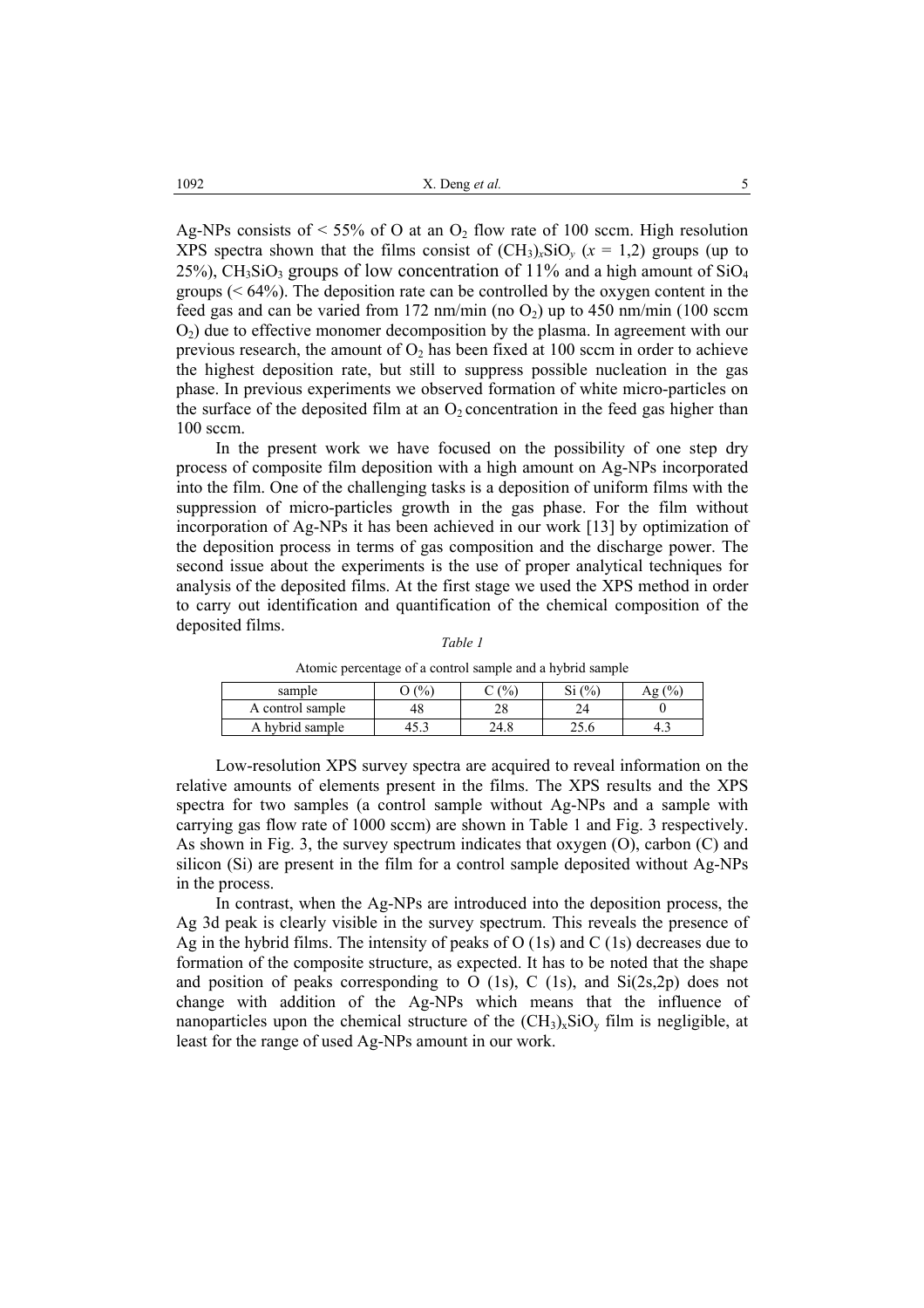

Fig. 3 – XPS spectra of a control film and a hybrid film.

Unfortunately due to the relatively big nanoparticles (100 nm) used in the process, XPS shows a limited measurement capability in our work for Ag quantification and the depth profile. The limitation can be explained by XPS mechanism. XPS spectra are obtained by irradiating a material with a beam of X-rays, while simultaneously measuring the kinetic energy and number of electrons that escape from the top 1 to 10 nm of the material being analyzed. It means that the XPS signal from nanoparticles of a size of 100 nm can be strongly affected by the orientation of nanoparticles inside the film, resulting in a high error in the quantification of the XPS results. Secondly, a depth profile of the sample in terms of XPS quantities can be obtained by combining a sequence of ion gun etch cycles interleaved with XPS measurements from the current surface. The high energy of sputtering ions (such as 4 keV) lead to the unavoidable and uncontrollable matrix effect in a depth profile measurement [14]. This can result in the removal of an entire nanoparticle during sputtering step, leaving a cavity on the surface for the next measurement. Thus, unlike the success in others work on analysis of uniform films of the same chemical structure with small nanoparticles [2, 3, 6–11], the XPS technique obviously has limitations and difficulties when analyzing hybrid films with incorporated Ag-NPs.

#### 3.2. RF-GD-OES MEASUREMENTS

One of the possible techniques to overcome the limitation of XPS method and matrix effect due to high energy of ions is a glow discharge optical emission spectroscopy (RF-GD-OES) used for the analysis of complex samples, mostly metal alloys and ceramics [15, 16].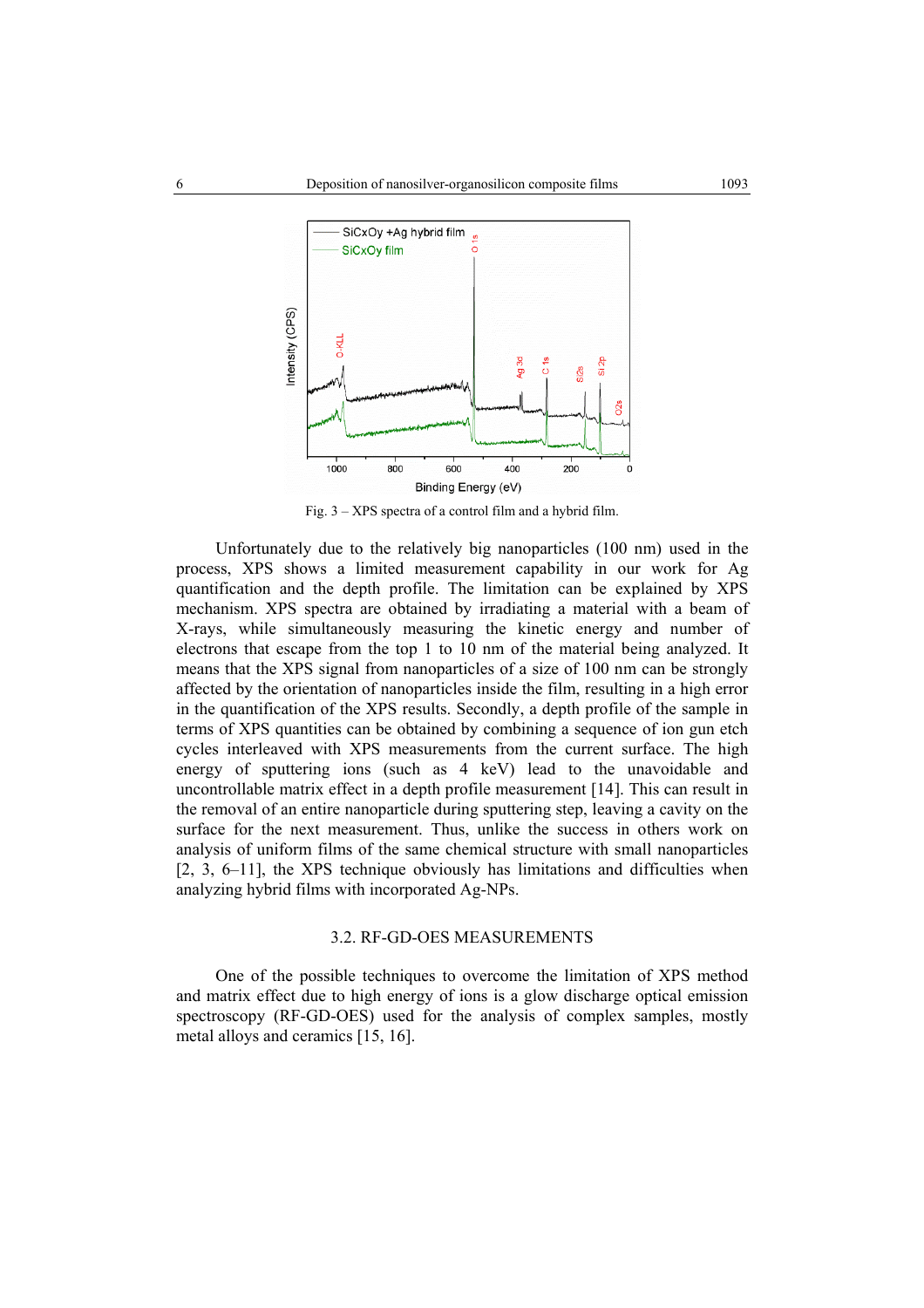

Fig. 4 – Diagrammatic sketch of the Mechanism in the GD-OES.

In the GD-OES, the plasma is initiated when a high potential is applied between the electrodes. The scheme of the technique is presented on Fig. 4. The positive ions (argon ions in the setup) are attracted toward the sample surface, strike the sample surface with an energy of 10–50 eV and cause the release of surface material into the gas phase. Upon entering the gas phase environment of the glow discharge, the sputtered materials are excited by the plasma. Finally, the excited atoms or ions come back to the fundamental energy level, and emit a characteristic photon. The emitted photons, whose energy is characteristic for a chemical element's energy level, are then collected by a spectrometer. This allows to quantify the elemental composition of the material. In comparison with XPS, which measures the sample surface, RF-GD-OES is based on the detection and quantification of sample species within the plasma. Among the advantages of the GD-OES are the simplicity of the technique and the low cost of the analysis.

| Element  | Peak wavelength | Ai           | interference |
|----------|-----------------|--------------|--------------|
| N        | 174.267         | $1.05e + 08$ | As           |
| C        | 193.093         | $3.39e + 08$ |              |
| Ag       | 328.068         | $1.4e + 08$  | Ce Mn Rh     |
| Ag       | 338.289         | $1.3e + 0.8$ |              |
| Si       | 390.552         | $1.33e+07$   |              |
| Ar       | 696.543         | $6.39e+06$   |              |
| $\Omega$ | 777.196         | $3.69e+07$   |              |

*Table 2*  Possible optical emission lines of GD-OES

We used a customer made system with a special RF electrode design developed for analysis of non-conducting samples. The typical emission spectra of RF-GD-OES for a control sample and two hybrid films are presented in Fig. 5. The control sample was deposited without the introduced Ag-NPs. The two hybrid films, sample 1 and sample 2, were obtained with various flow rates of carrying gas for Ag-NPs, 2000 sccm and 1000 sccm respectively. Although the plasma chamber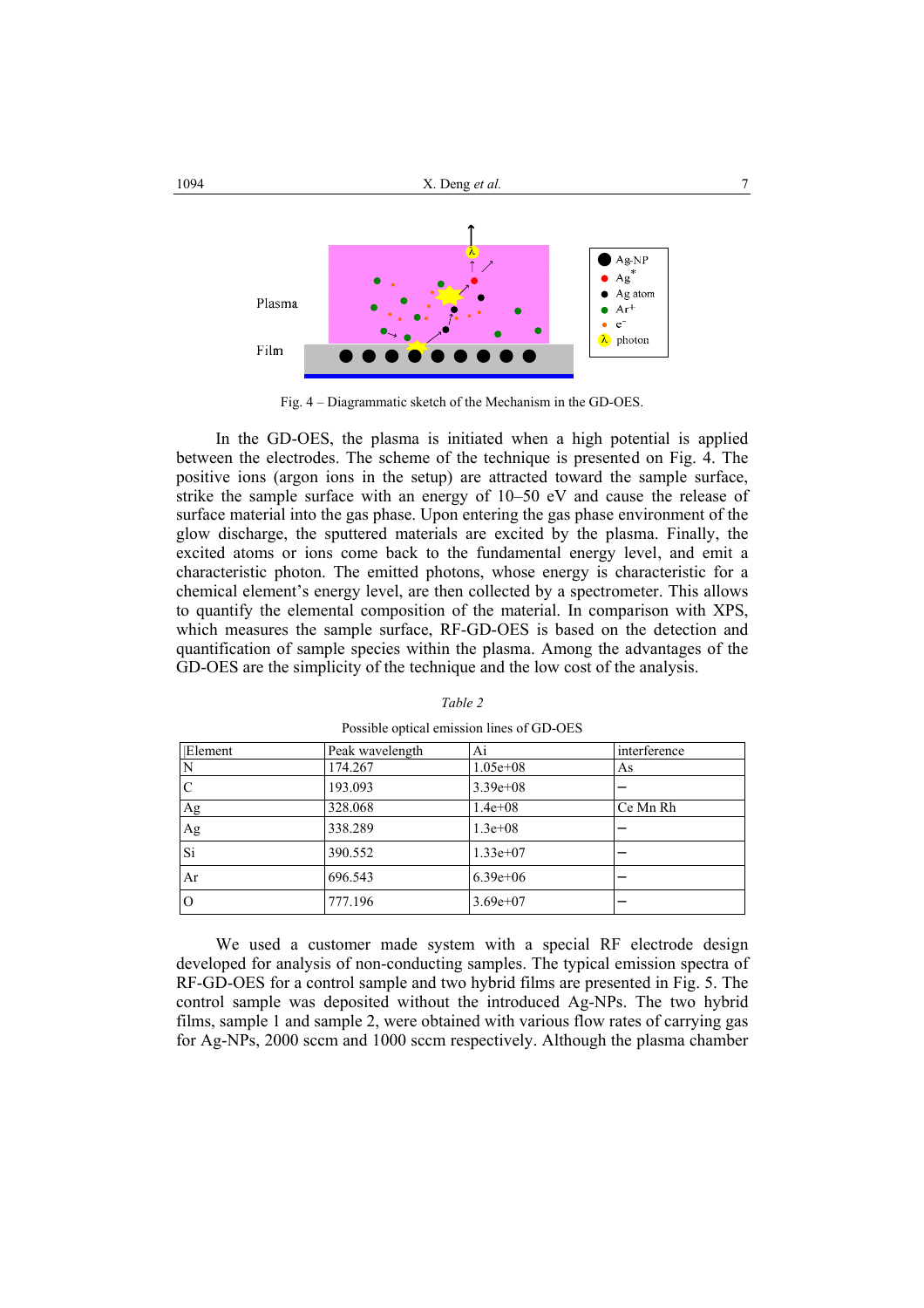was pumped to  $1\times10^{-3}$  mbar after the placement of samples and flushed by an argon gas flow for three minutes, it is impossible to remove background gases completely. Therefore, the emission signal due to nitrogen impurities is considered as a main component of the background emission. Table 2 shows the ascription of possible peaks of GD-OES in the measurement range for different elements, as suggested in [15].

As shown in the spectra by Fig. 5, emission bands around 337.1 nm and 336 nm are due to the emission from background reactions of nitrogen second positive system  $N_2(C-B)$  and the transition of NH(A-X), respectively. A comparison between the control sample (without Ag-NPs introduced into the layer) and the hybrid layers (with Ag-NPs introduced into the film) indicate the existence of two new emission lines for the hybrid samples, at 328.1 and 338.3 nm, respectively. These lines appear due to the transition of  $5p \rightarrow 5s$  for silver ions. According to the mechanism of the RF-GD-OES, the silver emission lines indicate the presence of silver in the hybrid films. Because of a higher transition probability and stronger emission, the emission at 328.1 nm is considered for further analysis.



Fig. 5 – Emission spectra of RF-GD-OES. The control sample was obtained without the introduction of Ag-NPs. The sample 1 and sample 2 were deposited with various flow rate of carrying gas, 2000 sccm and 1000 sccm, respectively.

The Ag-NPs distribution in the bulk of the deposited films is determined from the time-resolved measurements of the Ag signal. Due to the sputtering process in the GD-OES, the change of the Ag intensity signal during plasma exposition can reveal the depth profile of the silver in the films. Figure 6 presents the intensity of the emission line as a function of analyzing time. The Ag signal kinetic can be divided into two stages. For the first 75 seconds, the emission from silver ions grows gradually after the ignition of the plasma. This period is considered to be the initialization time after the plasma ignition for the analysis due to the plasma etching, formation of sputtering crater and heating process.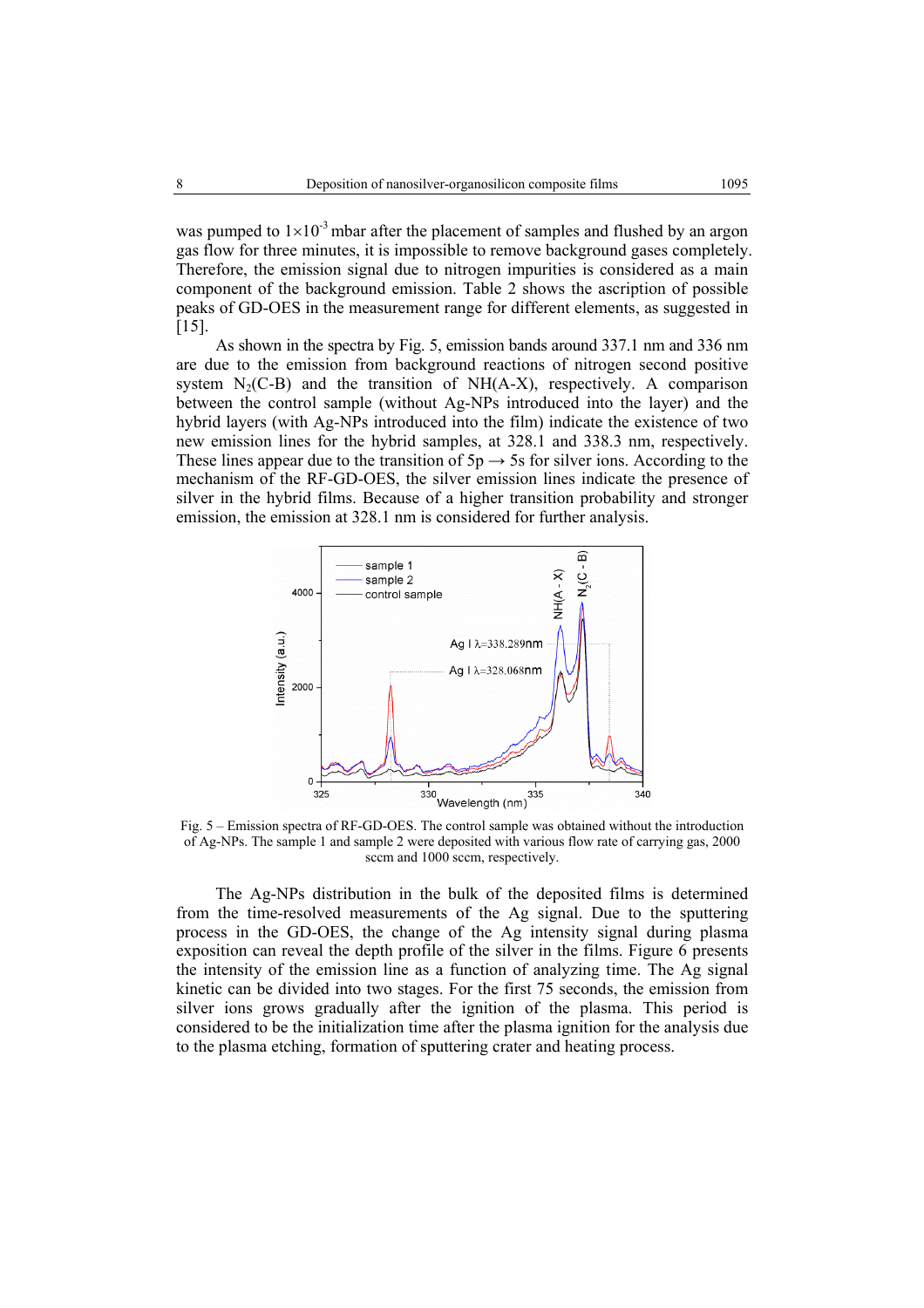1096 **a** *x*. Deng *et al.* **9** 

The emission profile is considered to be directly proportional to the Ag density profile. The saturation and almost constant intensity of the Ag line for a sputtering time from 75 s to 210 s demonstrates a uniform distribution of silver in the film.



Fig. 6 – Typical kinetic signal of Ag emission line at 328.1 nm as a function of sputtering time.

In glow discharge optical emission spectrometry (GD-OES), the emission intensity of an atomic line is proportional to the product of the concentration of the corresponding element of the sample. For a recorded signal, the emission line from element *i* is given by [15]:

$$
I_i = k_i S_i R_i c_i q_M + b_i,
$$

where  $k_i$  is the instrumental detection efficiency,  $S_i$  is the correction for selfabsorption,  $R_i$  is the emission yield,  $c_i$  is the content of element  $i$ ,  $q_i$  is the sputtering rate,  $b_i$  is the background term.



Fig. 7 – Silver content as a function of the flow rate through the Ag-NPs container.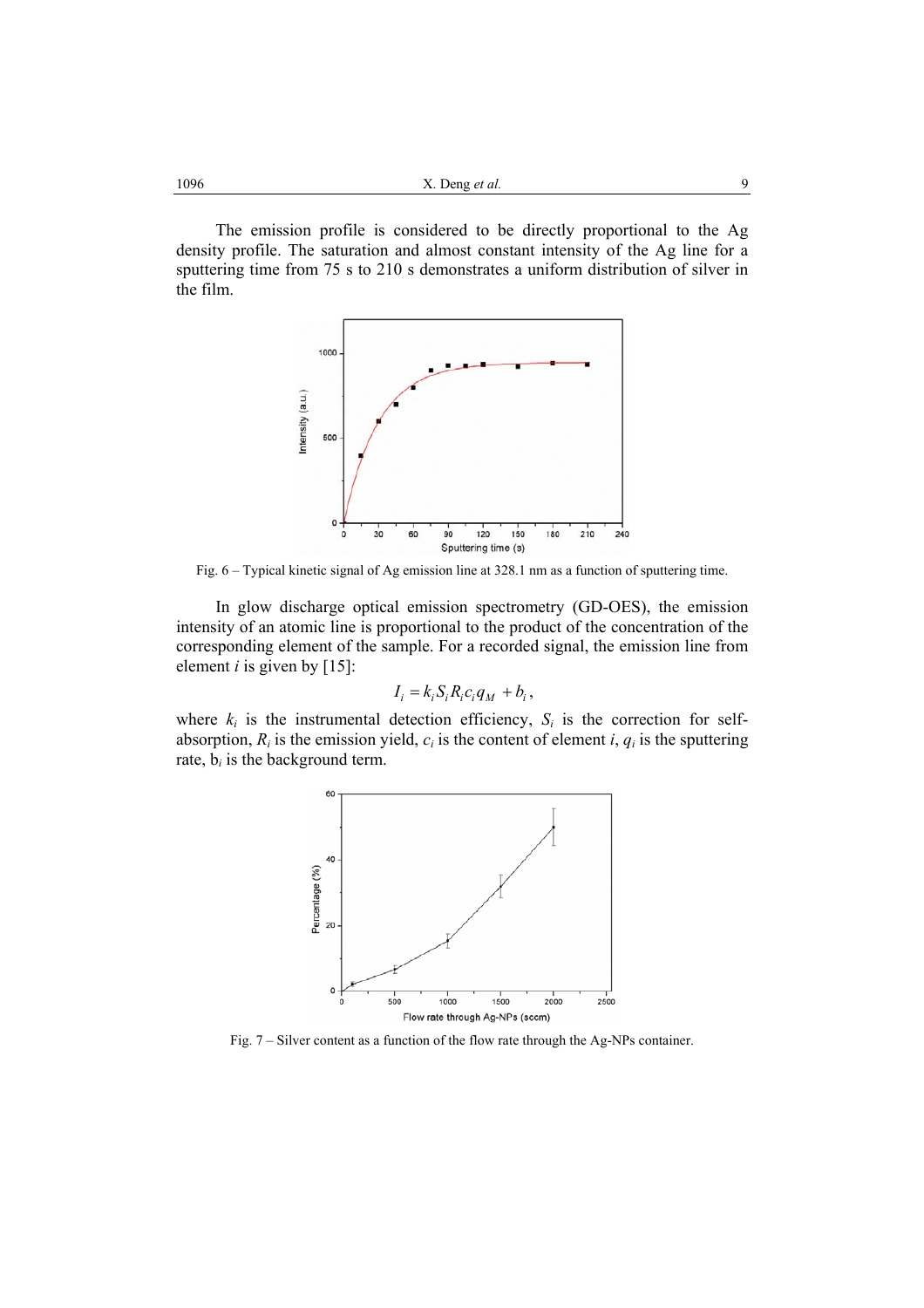The intensity of Ag signal during the second stage of the sputtering process (from 75 s up to 210 s), as seen in Fig. 6, is used for quantization of the silver in the films in absolute units. The calibration of the RF-GD-OES set-up was carried out by measuring emission intensity of samples as calibration standards, for which the elemental composition is known. The calibration curves, which give the necessary constants in order to determine the sputtered mass per element from the measured emission intensities, are constructed by means of a series of calibration samples. The measurements of Ag content are done for the samples deposited at various gas flow rates passing the Ag-NPs container. As we can see from Fig. 7, the concentration of silver increases significantly with the increase of gas flow through Ag-NPs. It is found that the content of Ag-NPs varies from few percentages to more than 50% which demonstrates the possibility of high control over the composition of the deposited films achieved in the presented system.

#### **4. CONCLUSION**

Silver nanoparticles embraced hybrid thin films have been deposited by an atmospheric pressure direct current plasma jet system using TMDSO as organosilicon precursor. Silver nanoparticles were introduced to the plasma jet by a direct nanoparticles feeding system. XPS and RF-GD-OES are used to characterize the films. Both techniques reveal the presence of silvers in the film. Moreover, the results from RF-GD-OES indicate the uniform depth profile of the silver in the films. The content of silver in the film can be varied from few percentages to more than 50% by changing the gas flow through the Ag-NPs container. Further work on the release of silver ion and antibacterial properties of the hybrid films is in progress.

*Acknowledgments.* The work was supported by the China Scholarship Council (CSC) and a co-funding scholarship of Ghent University.

## **REFERENCES**

- 1. T. S. Sileika, H. D. Kim, P. Maniak and P. B. Messersmith, ACS Appl. Mater. Interfaces, **3**, 4602–4610 (2011).
- 2. C. Saulou, B. Despax, P. Raynaud, S. Zanna, A. Seyeux, P. Marcus, J.-N. Audinot and M. Mercier-Bonin, Plasma Process. Polym., **9**, 324–338 (2012).
- 3. S. Lischer, E. Körner, D. J. Balazs, D. Shen, P. Wick, K. Grieder, D. Haas, M. Heuberger and D. Hegemann, J. R. Soc., Interface, **8**, 1019–1030 (2011).
- 4. N. K. Vu, A. Zille, F. R. Oliveira, N. Carneiro and A. P. Souto, Plasma Process. Polym., **10**, 285–296 (2013).
- 5. L. Zhao, H. Wang, K. Huo, L. Cui, W. Zhang, H. Ni, Y. Zhang, Z. Wu and P. K. Chu, Biomaterials, **32**, 5706–5716 (2011).
- 6. X. J. Zan, M. Kozlov, T. J. McCarthy and Z. H. Su, Biomacromolecules, **11**, 1082–1088 (2010).